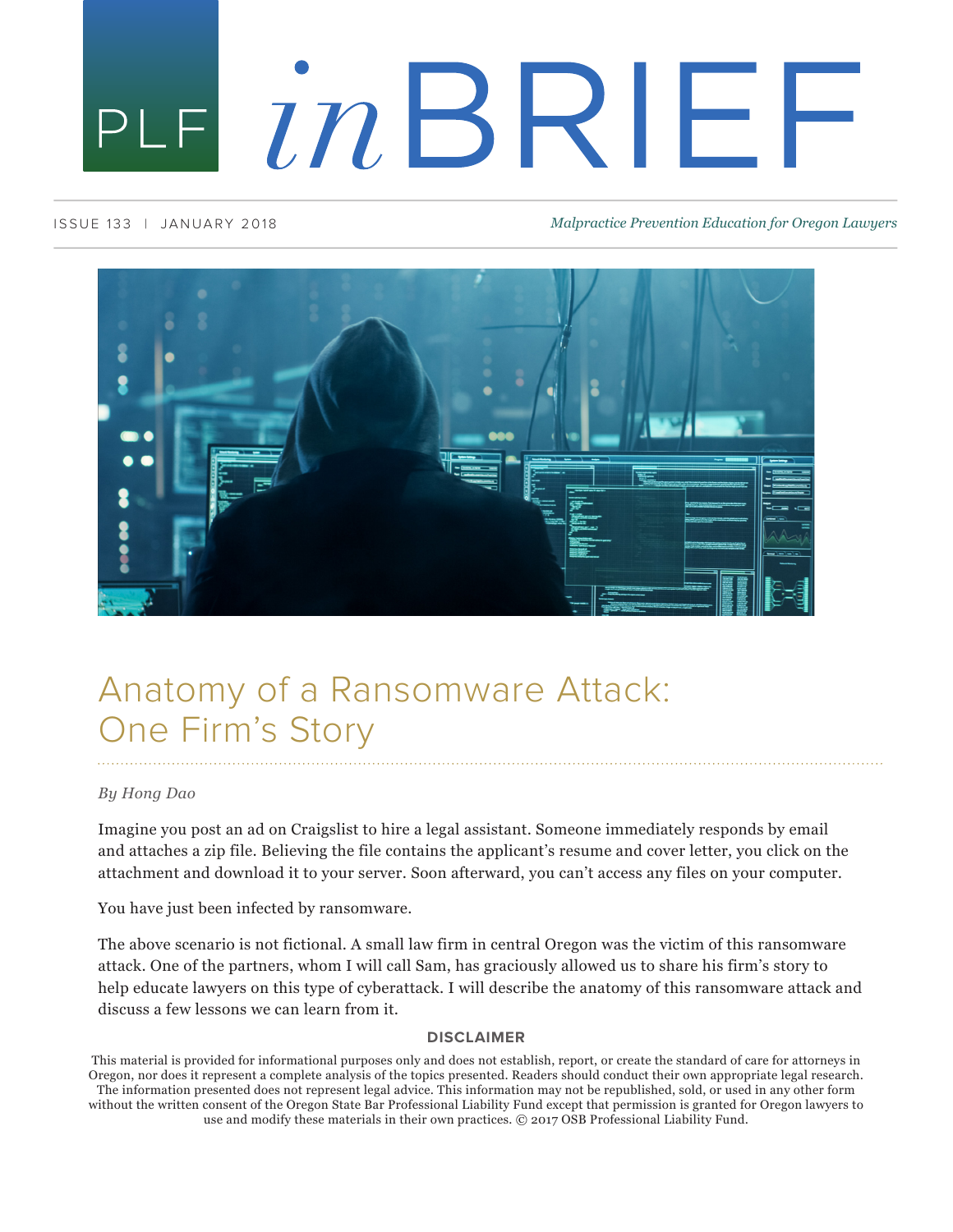# **The Bait**

Before the attorney in Sam's firm clicked on the bait containing the ransomware, he had already opened other applicants' emails. None had a malicious zip file attached. It only took one.

# **The Infection**

Within a short period of downloading the zip file onto the firm's server, tens of thousands of documents – essentially all of the firm's files – were encrypted. No one in the firm could access any files, including email programs and contact lists. Sam told everyone in the office to stop working on his or her computer, and he unplugged the server.

# **The Ransom Note**

After the encryption was completed, a note appeared on the downloading attorney's computer. It said, "Congratulations. Your documents have been protected." The note then demanded that the firm pay \$750 in bitcoins to decrypt the files. It contained instructions on how and where to send the bitcoins within four days.

Sam then contacted a private legal ethics counsel and the FBI. Legal ethics counsel advised the firm on its ethical obligation to notify clients. That obligation depends in part on determining whether the attacker had viewed or accessed client data. The firm made this determination by running a packet sniffer. It is a software designed to search the computer system to assess whether the attacker had installed a proxy server to access the firm's files. The firm's IT specialist who ran a packet sniffer confirmed that no third party had accessed the firm's files.

# **The Payment**

The next thing the firm's partners did was to pay the ransom to decrypt the data. They encountered two problems in trying to buy bitcoins. First, no place in central Oregon sells bitcoins, so they drove to Portland to make the purchase. Bitcoins can also be purchased online, but it was difficult for Sam's firm to open an account, so they completed the transaction

in person. To be safe, they decided to pay for the bitcoins with anonymous prepaid credit cards. They bought those credit cards at Safeway in an amount sufficient to cover the ransom payment plus a bit more. While they were driving to a bitcoin kiosk to buy the bitcoins with their Safeway credit cards, their IT specialist called to say he was able to open a bitcoin account online to make the purchase.

The second problem was that the value of bitcoins fluctuated a large amount each day. After transferring the bitcoins to the attacker, the firm got an email saying the bitcoins were insufficient. The \$750 bitcoins the firm purchased just one or two days ago were not enough because of the fluctuation. The attacker gave the firm a few more days to send more bitcoins or not get the decryption key. This key consisted of approximately 200 random characters. The attacker gave the firm half of the key (approximately 100 characters). The attacker promised to give the firm the other half when the rest of the payment was received. The firm bought additional bitcoins online. Once the partners transferred the rest of the bitcoins, the attacker provided the other half of the decryption key.

Prior to this point, the infected server was already disconnected and isolated from all computers. Sam connected the infected server back to the Internet and waited for the attacker to download the decryption key onto the server to decrypt the files. Sam then permanently discontinued using the server after the download was done. It took almost two days for the files to be decrypted.

### **The Recovery**

About 99 percent of the firm's data was decrypted, but emails and contact lists were not decrypted. The firm had to recover the other one percent from its backup. However, the backup was also infected because the external hard drive was plugged into the server when the ransomware attack occurred. Fortunately, the firm was able to rely on a second uninfected backup drive that Sam kept at his home; unfortunately, that backup was not fully up-to-date and did not contain all emails. In the end, the firm lost about two months' worth of the latest data from 11 people in the firm.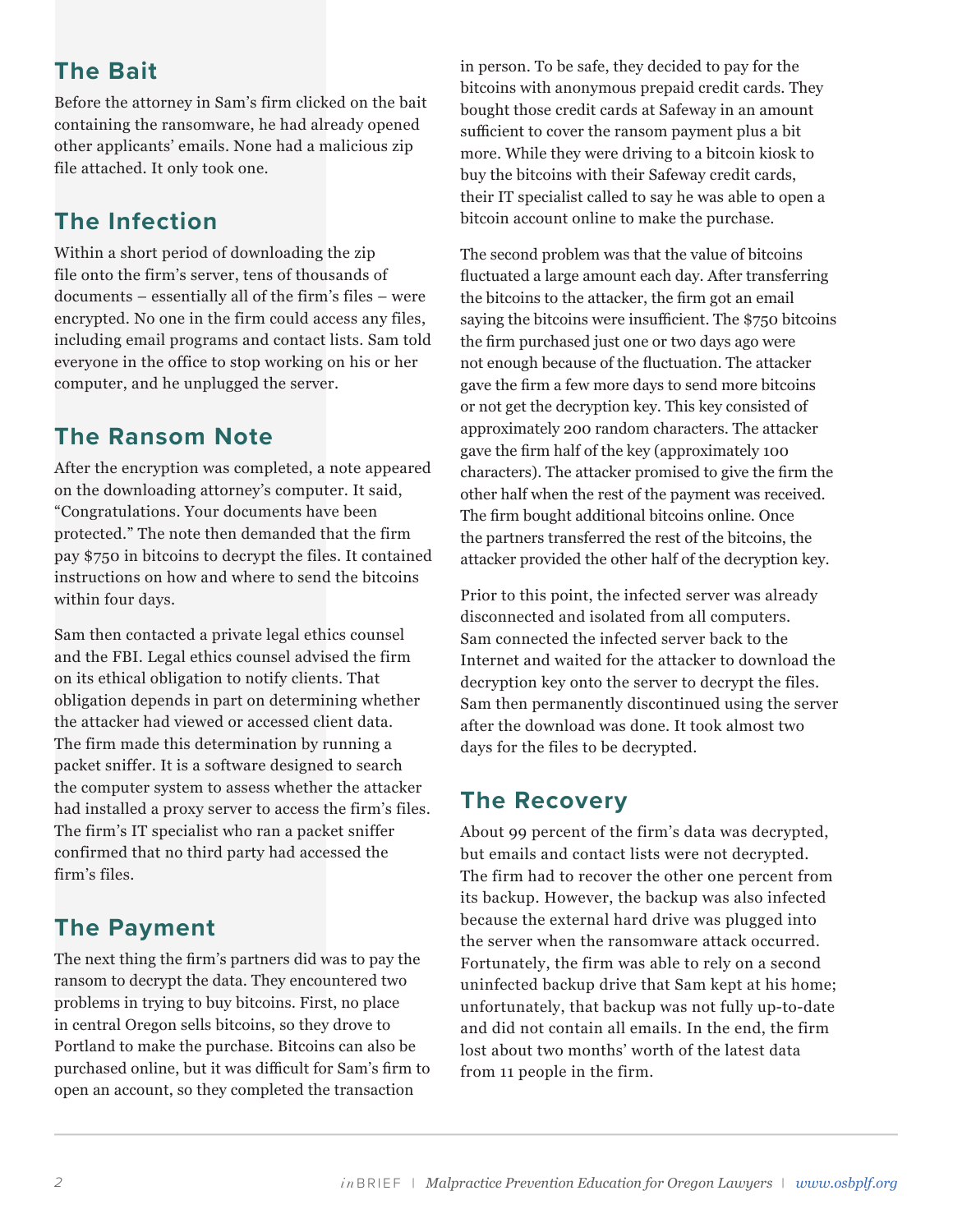### **The Aftermath**

After being down for five business days plus one weekend, the firm slowly reopened. Sam estimated that the ransomware attack cost the firm about \$14,000 in IT support, a new server, other hardware, new software, bitcoins, and attorney fees.

The firm now does many things differently, including:

- **• Cloud backup** The firm now continuously and automatically backs up files to the cloud. Sam admitted that he was originally opposed to using the cloud due to security concerns. The cyberattack helped change his mind.
- **• Written policy** The firm has a written policy on data security, including instructions never to accept and open zip files sent via email regardless of who the sender is. New staff have to sign this written policy.
- **• Ongoing meeting and training**  Sam regularly meets with staff to go over the policy and remind staff oneon-one not to open unsolicited emails or click on unexpected attachments.
- **• Limited telephone calls and contacts**  Any phone calls asking staff if something could be emailed to them are sent directly to Sam to handle. All suspicious emails are also forwarded to Sam.
- **• Thumb drives for large files** The firm asks clients and others to send large files via thumb drives or CDs that can be scanned by the antivirus program.
- **• Updated computer security** Before the attack, each computer in the firm was running a different antivirus program. The computer of the attorney who downloaded the malicious zip file was running on an older operating system that Microsoft no longer supported. As a result, important security updates and antivirus protection could not be installed on that computer. Now everyone's computer runs on an updated operating system with the same antivirus protection. The password to each computer is changed every six months.
- **• Responsive IT support** The firm now works with an independent contractor IT specialist who is immediately available when needed.
- **• Shut down Computer** Everyone at the firm completely shuts down his or her computer at night.
- **• Indeed for job posting** The firm uses

Indeed.com for job postings. It has a more secure job application process.

The firm has been doing and continues to do the following to limit the possession of client personal data:

- **• No credit card numbers on file** The firm does not keep clients' credit card numbers on file and has clients use a secured portal to make payments. Credit card numbers obtained on the phone are immediately shredded once the transaction is approved.
- **• No full Social Security numbers on file** Clients' Social Security numbers are not kept on the firm's server, except the last four digits when absolutely necessary in certain cases.

#### **The Lessons**

It's easy to dismiss the cyberattack on Sam's firm as a rare incident. It's not. According to Citigroup's Cyber Intelligence Center, law firms are at a high risk for data breaches because lawyers are warehouses of valuable data belonging to clients and third parties. Cyberattacks on law firms are usually not reported in the media. This underreporting can lead lawyers to miscalculate their data security risk.

Lawyers can learn two lessons from the cyberattack on Sam's firm.

**First, be proactive.** Think about how you might avoid an attack like this. You can use the steps that Sam's firm has taken as a guide. Educate and train yourself and your staff on the warning signs of cyberattacks. Take time to identify the weaknesses in your computer security and fix them. If your password is hello123, it's time to change it to something stronger. If your computer is still running on Windows XP or Vista, it's time to upgrade. If your inbox is filled with spam emails, consider using a spam filter. If you're not backing up client files, start doing it now.

More information on how you can better protect client data is available in PLF's Learning The Ropes segment called, "Data Security/Data Breach: Everything You Need to Know to Protect Client Data," available at *www.osbplf.org > CLE > 2017 Learning the Ropes*.